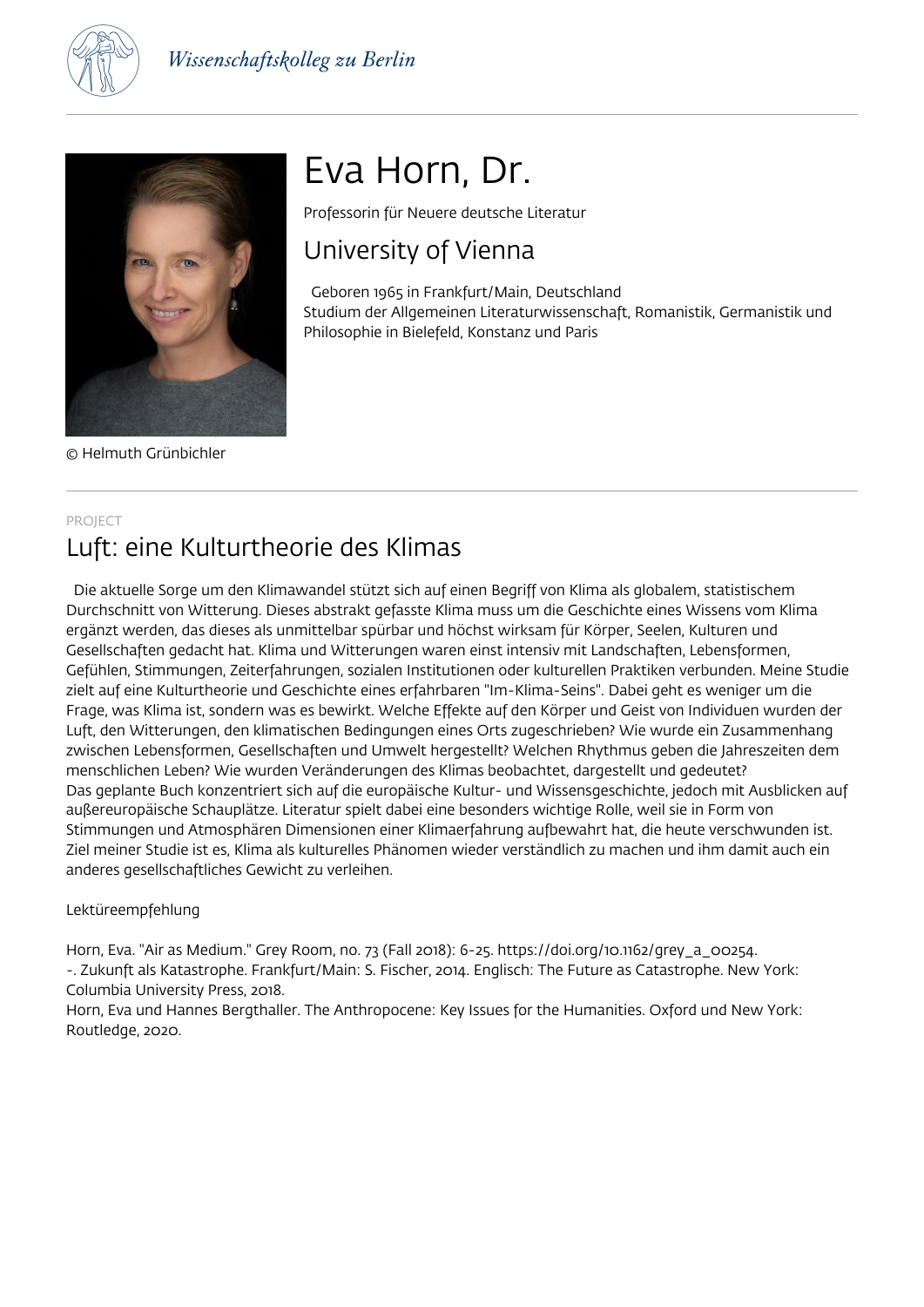## TUESDAY COLLOQUIUM The Body and the Air – Elements for a Literary History of Climate

 Today, climate is defined as "the average weather". As such an average, it is an entity made of meteorological data amenable to a computerized understanding of global climate. However, this concept of climate is relatively recent: it dates back to the second half of the 19th century and turns the palpable sensory experiences with the effects of air into mere abstractions and averages. From Antiquity to the end of the 19th century, "climate" (or "the air") has been seen as a basic factor shaping the living conditions, cultural customs, and health of the people living in a given region. Climate is not only supposed to shape human society and culture through the influences of the environment, it was also seen, with its seasonal cycles, as the temporal pacemaker of life, both human and nonhuman. The air was seen as a major influence on the human body, as the bearer of illness and wellbeing. For centuries, climate thus was not so much a meteorological term as a geographical and medical concept. My presentation will explore some of the insights this pre-modern conception of climate may have to offer. What has been lost with the modern idea of an abstract and global climate?

In the second half of my talk, I will focus on one particular aspect: the "effects of air on human bodies" (as John Arbuthnot put it). What concepts of pathogenesis and contagion are linked to the understanding of air as a bearer of noxious "miasmata"? Taking a closer look at one of the most famous texts of German modernism, Thomas Mann's "Death in Venice" (1911), I will try to decipher the latent presence of this ancient understanding of air at a moment when it was being scientifically supplanted by the rise of germ theory.